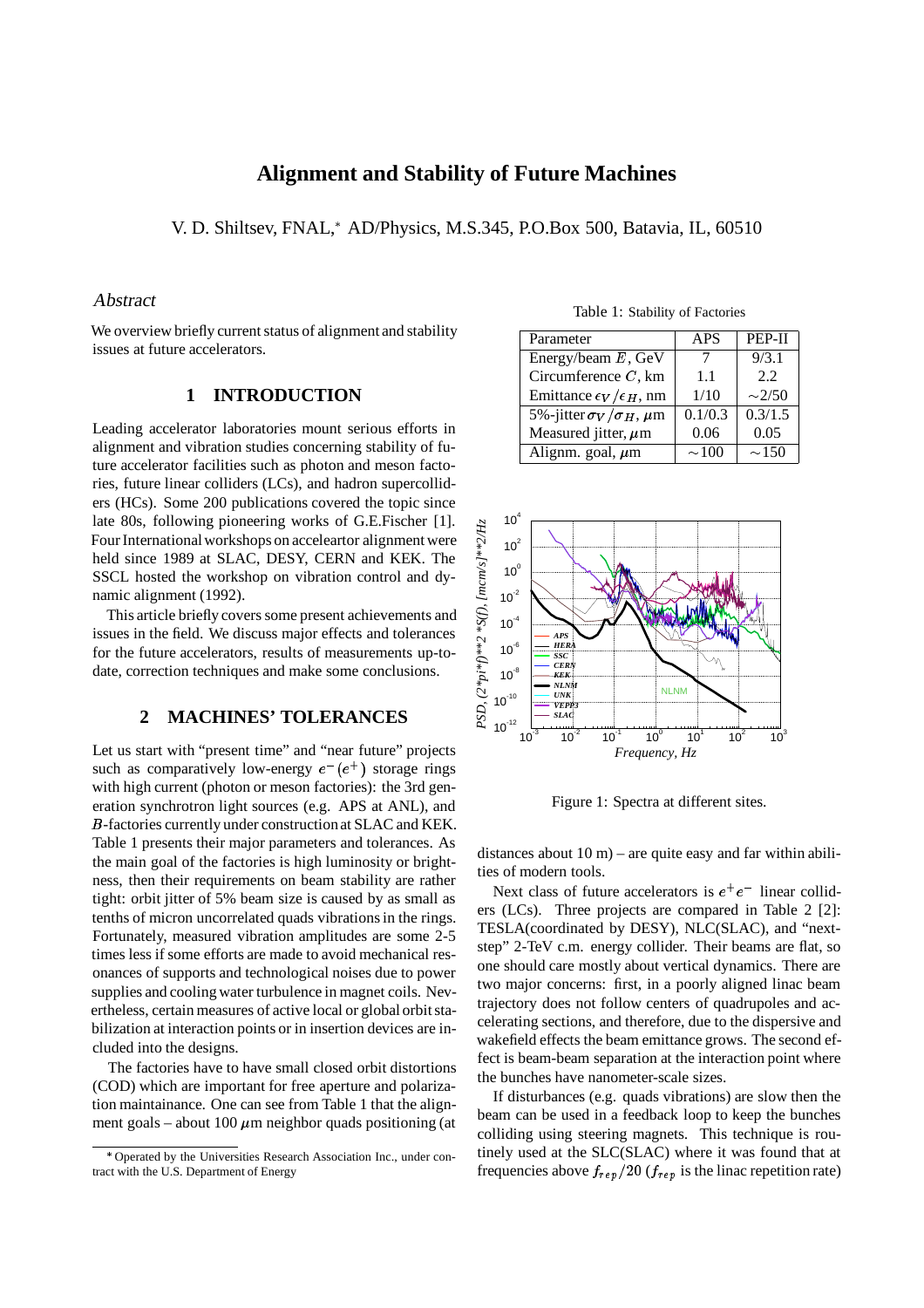| Parameter                    | <b>TESLA</b> | <b>NLC</b>     | $2-TEV$   |
|------------------------------|--------------|----------------|-----------|
| Energy/beam, TeV             | 0.25         | 0.25           |           |
| $f_{RF}$ , GHz               | 1.3          | 11.4           | $11 - 30$ |
| Tot. Length $L$ , km         | 32           | 21             | 22        |
| Rep. rate $f_0$ , Hz         | 10           | 180            | 300       |
| Linac jitter $\sigma_q$ , nm | 100          | 9              |           |
| FFS jitter, nm               | 50           | 4              |           |
| FD jitter, nm                | 10           |                | 0.3       |
| Measured jitter, nm          | $5 - 80$     | $1 - 3$        | $0.2 - 4$ |
| Alignment of                 |              |                |           |
| quads, cav., $\mu$ m         | 500          | 100            | $\sim 50$ |
| BPM align., $\mu$ m          | 100          | 100            | 10        |
| BPM resol., $\mu$ m          | 10           | $\mathfrak{D}$ | 0.2       |
| FF BPM resol., $\mu$ m       |              |                | 0.3       |

Table 2: Stability of Linear Colliders



Figure 2: Integrated rms amplitude vs frequency.

the feedback does not work effectively. This fast motion (called jitter) has the tightest tolerances – see Table 2. If the motions of  $N_q$  linac quads are uncorrelated, then the rms beam centroid vibrations  $\sigma_y$  relates to quads vibration as  $\sigma_v^2 \sim 2N_q \sigma_q^2$ . As long as beam dimensions are tiny and number of quads is large, then due to the dilution some 10-20% emittance increase can be caused by 9 nm jitter in NLC and about 4 nm in 2-TeV machine. Very dangerous are movements of quadrupoles of the final focus system (FFS) and especially of the final doublet (FD), which lead to immediate beam-beam separation – tolerances are about or less the measured ground vibrations for all three LC projects! The tolerances on initial alignment for neighbor quads, accelerating structures and BPMs are not very tight, while the resolution of BPMs is challenging, because it limits precision of beam-based alignment which is the only way to keep high luminosity of LCs (about  $6\cdot 10^{33}cm^{-2}s^{-1}$  for TESLA and NLC, and  $\sim 10^{35}$  cm<sup>-2</sup> s<sup>-1</sup> for 2-TeV machine).

The last group of machines is hadron colliders like LHC(CERN), SSC(terminated) and so-called Megatron [3]

Table 3: Stability of Hadron Colliders

| Parameter                        | LHC          | <b>SSC</b> | Mega       |  |
|----------------------------------|--------------|------------|------------|--|
| Energy $E$ , TeV                 |              | 20         | 100        |  |
| Circumference $C$ km             | 26.7         | 87.1       | 1000       |  |
| Emittance $\epsilon_N$ , $\mu$ m | 4            |            |            |  |
| L-lifetime $\tau$ , hrs          | 10           | 20         | 5          |  |
| $\Delta \nu f_0$ , Hz            | 3100         | 760        | 66         |  |
| Quads jitter $\sigma_q$ , nm     | 0.15         | 0.1        | $0.2\,$    |  |
| Measured jitter, nm              | $0.01 - 0.1$ | 0.2        | $0.1 - 50$ |  |
| $\Delta B/B$ , 10 <sup>-9</sup>  | $\sim 1$     | $\sim 1$   | $\sim 0.1$ |  |
| 5mm COD align., $\mu$ m          | 100          | 60         | 30         |  |
| Realign. time, days              | $\sim$ 200   | $\sim$ 45  | ~1         |  |

– see their parameters and tolerances in Table 3. There are two major effects which limits the performance of HCs. The first is the transverse emittance growth due to fast (turn-to-turn) dipole angular kicks  $\delta\theta$  produced by bending field fluctuations in dipole magnets  $\Delta B/B$  or by fast motion of quadrupoles  $\sigma_q$  which has a rate of [4]  $d\epsilon_N/dt =$  $(1/2)\gamma N_g f_0^2 \beta S_{\delta\theta}(\Delta\nu f_0) \quad \simeq \quad (1/2)f_0\gamma\beta N_g(\sigma_f/F)^2,$ where  $f_0$  is the revolution frequency,  $\Delta \nu$  is fractal part of tune,  $S_{\delta\theta}$  is the PSD of  $\delta\theta = \sigma_q/F$ , F is the focusing length,  $\overline{\beta}$  is mean beta-function. The requirement of  $d\epsilon_N/dt < \epsilon_N/\tau_L$ , where  $\tau_L$  is the luminosity lifetime, sets a limit on the turn-by-turn jitter amplitude which looks extremely tough – of the order of the atomic size! Comparison with results of measurements (see next section) shows that for all three HCs the effect may have severe consequencies.

Another values in Table 3 are for quad-to-quad alignment tolerances in order to keep the COD within 5 mm, and the estimated time after which cumulative drifts due to ground diffusion (see discussion on "the ATL law" in next section) will cause the distortions [5]. One can see that the SSC and the Megatron have to be realigned very often – or, another solution, to have strong and numerous correctors.

#### **3 MEASUREMENTS**

Vast spectrum of stability related problems was under study: natural and cultural ground vibrations, tunnel drifts, resonant amplification due to supports, thermal deformations, influence of Earth tides, impact of nearby trains and overpassing planes, barometric pressure effects, floor drifts due to floods, ground water and precipitation, vibrations due to turbulence of cooling water and liquid Helium flow, earthquakes, sources of magnetic and electric fields ripple, seasonal effects, mechanical stabilization, etc., and of course beam orbit motion and its stabilization. We discuss here some of the results.

As most of disturbances are *noises*, then statistical spectral analysis defines the *power spectral density*  $S_x(f)$  (PSD) of noise process  $x(t)$  at frequency  $f \geq 0$  as:

$$
S_x(f) = \lim_{T \to \infty} \frac{2}{T} \left| \int_0^T x(t) \ e^{-i2\pi ft} dt \right|^2.
$$
 (1)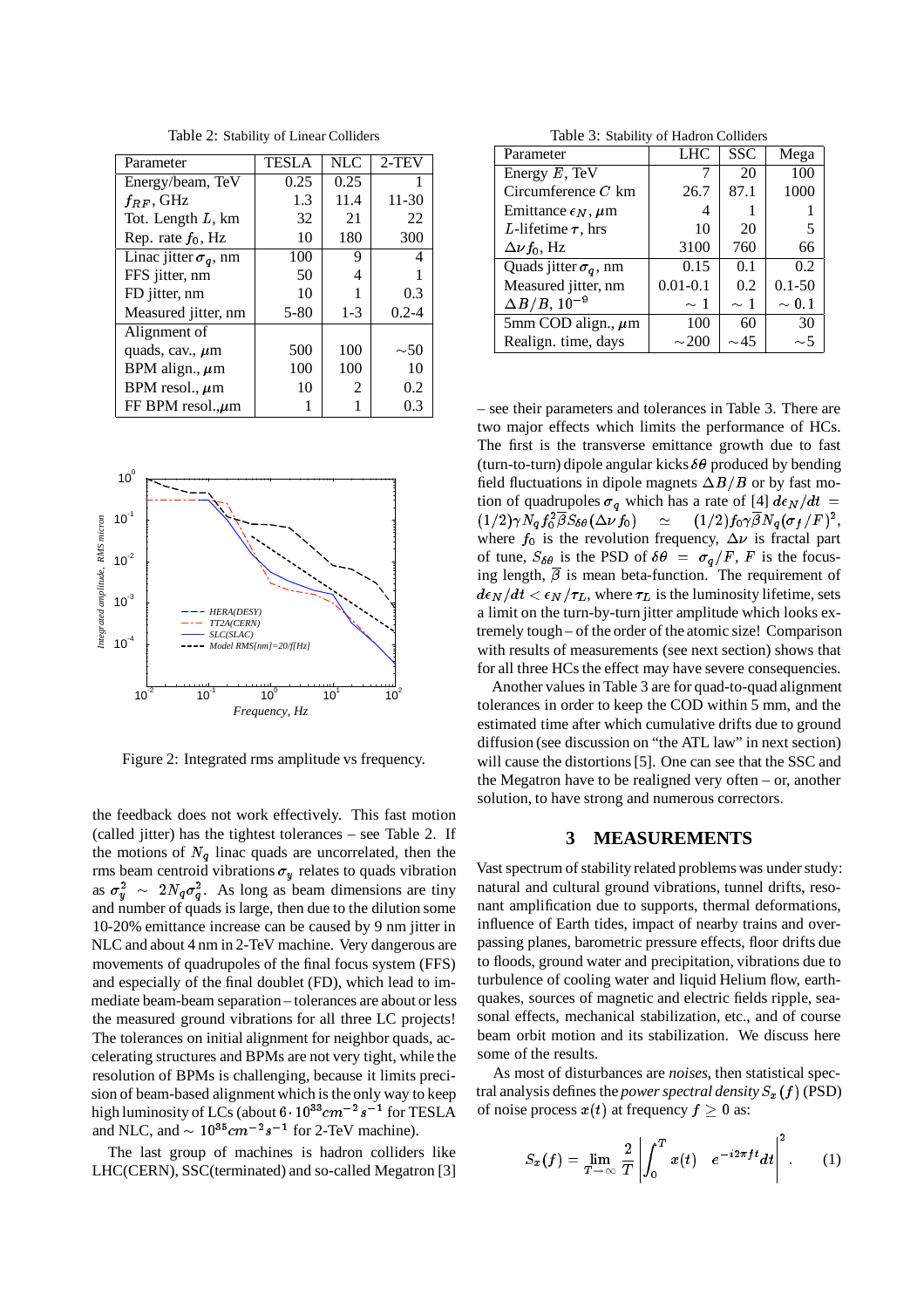The dimension of the PSD is *power in unit frequency band*, e.g.  $m^2/Hz$  for the PSD of displacement. PSD relates to the *rms value of signal*  $\sigma_{rms}(f_1, f_2)$  in the frequency band from  $f_1$  to  $f_2$  as  $\sigma_{rms}^2(f_1, f_2) = \int_{f_1}^{f_2} S_x(f) df$ , e.g. below we note integrated rms amplitude that corresponds to  $f_2 = \infty$ . The *spectrum of coherence*  $C(f)$  of two signals  $x(t)$ ,  $y(t)$  is defined as:

$$
C(f) = \left| \frac{\langle X(f)Y^*(f) \rangle}{\sqrt{\langle X(f)X^*(f) \rangle \langle Y(f)Y^*(f) \rangle}} \right|,
$$
 (2)

here  $\langle \dots \rangle$  means averaging over different measurements and  $X(f)$ ,  $Y(f)$  are Fourier transformations of x, y. The coherence does not exceed 1.0 and is equal to 0 for completely uncorrelated signals.

## 3.1 High frequencies

A lot of ground motion measurements at accelerators have been made during the last decade. Fig.1 compares the value of  $S_x(f)(2\pi f)^2$  for the so-called "New Low Noise Model" [6] – a minimum of geophysical observations worldwide – and data from accelerator facilities of HERA [7], UNK [8], VEPP-3 [9], KEK [10], SSC [11], CERN [12], APS [13], and SLAC[14]. These PSDs of velocity say us that: 1) accelerators are essentially "noisy" places; 2) ground vibrations above 1 Hz are strongly determined by cultural noises (see numerous peaks in Fig.1); 3) even among accelerator sites the difference is very large, that gives a hint for future accelerator builders. As the value of the amplitude above the given frequency is important for accelerators, then Fig.2 presents the integrated RMS vibrations amplitude for tunnels of HERA(DESY) [15], TT2A(CERN) [12] and SLAC Linac [14], which differ from each other within an order of magnitude above 1 Hz. Dotted line represents a "rule of thumb" of  $RMS[nm] = 20/f[Hz]$  which corresponds to  $S_x(f)[m^2/Hz] = 2 10^{-16}/f^3$ . Below 1 Hz the amplitudes are about 0.3-1  $\mu$ m due to remarkable phenomena of "7-second hum" waves produced by oceans – see a broad peak around 0.14 Hz in Fig.1 – with wavelength of about  $\lambda \simeq 30$  km. The "hum" produces negligeble effect on accelerators, because  $\lambda$  is much bigger then typical betatron wavelength.

Thorough investigations of spatial characteristics of the fast ground motion have shown that above 1-4 Hz the correlation significantly drops at dozens of meters of distance between points. Fig.3 shows the spectrum of coherence between vibrations of two quadrupoles distanced by 60m at the APS(ANL) [13]. The coherence falls with increasing distance L between observation points, and sometimes a 2- D random waves model of  $C(f) = |J_0(2\pi f L/v)|$  with  $v = 200 - 500$  m/s fits well to the experimental data [14].

There are very few measurements at frequencies of several hundreds of Hz up to several kHz – a region of concern for the emittance growth in HCs. Measurements of the LEP beam motion [16] were found to be in satisfactory agreement with the estimates made from measured ground motion spectra [12]. Turbulent flow of liquid Helium – cooling



Figure 4: Spectrum of LHe-induced vibrations .

media in superconducting magnets – can produce vibrations of the magnets as a whole or their vacuum chambers with "frozen" magnetic field. Fig.4 demonstrates the PSD of the SSC dipole cold mass vibrations with (line 1) and without (curve 2) LHe flow of 45 g/s [11]. The induced noise takes place at 700-1500 Hz and its rms amplitude is about 0.2 nm – twice the SSC tolerance.

#### 3.2 Low frequencies

Long term drifts (e.g. thermal, due to quads motion, etc.) influence beam trajectory in accelerators only if they are uncorrelated from magnet to magnet.

Some, though numerous data on uncorrelated slow ground motion support an idea of "space-time ground diffusion". An empirical rule that describes the diffusion – so called "the ATL law" [8] – states the rms of relative displacement  $dX$  (in any direction) of two points located at a distance  $L$  grows with time interval  $T$ :

$$
\langle dX^2 \rangle = ATL,\tag{3}
$$

where A is site dependent coefficient of the order of  $10^{-5\pm1} \mu m^2/(s \cdot m)$ . As long as the diffusion coefficient A is very small, the wandering presents only a tiny, but im-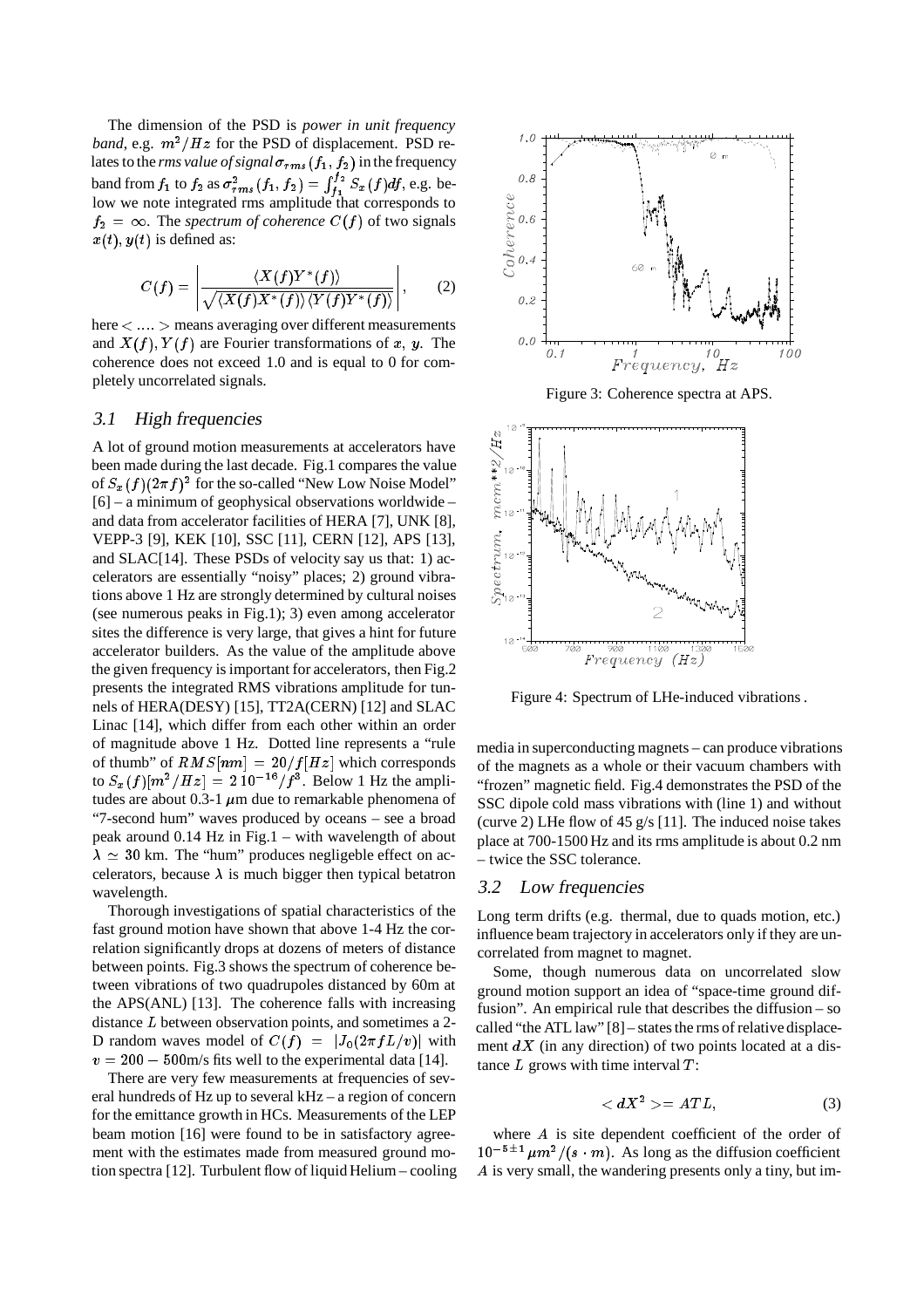

Figure 5: Spectrum of vertical COD at HERA-p.

portant contributionto the total ground motion. The PSD of ATL diffusion is equal to  $S_{ATL}(f) = AL/(2\pi^2f^2)$ . The ground diffusion should cause corresponding COD diffusion in accelerators with rms value equal to [5]:

$$
\langle \Delta x_{COD}^2 \rangle = \frac{\beta ATC(\beta_F + \beta_D)}{8F_0^2 \sin^2(\pi \nu)},\tag{4}
$$

here C is the accelerator circumference,  $F_0$  is the focal length of each quadrupole in  $FODO$  lattice,  $\nu$  is the tune of the machine,  $\beta$  is the beta-function at the point of observation.

Fig.5 presents the PSD of the HERA $-p$  vertical orbit (scaled for  $\beta = 1$  m) which clearly demonstrates "diffuson-like" behavior of the COD at frequencies below 0.1 Hz – the dashed line is for  $S_{COD}(f) = 8$ .  $10^{-4}/f^2$  [ $\mu m^2/Hz$ ] which is in agreement with the ATL law with  $A = 1.5 10^{-5} \mu m^2/(s \cdot m)$ . Peaks above 2 Hz are due to technological equipment. The squares at lower frequencies represent the Fourier spectra of proton orbit in 131 BPMs from different fills of the storage ring [17]. Solid line is for data from a low noise BPM [15]. The motion of quads was checked to be the only candidate that can explain these drifts. It was stressed in [17], that having completely different magnet lattice, the HERA electron ring orbit also performs diffusion with the constant of  $A_e \simeq (0.4 \pm 0.1)$ .  $10^{-5} \mu m^2/(s \cdot m)$ , which is applicable up to 1-month-long time intervals.

Review of ground diffusion data (see V.Shiltsev in [19]) points that the diffusion coefficient A depends on tunnel depth and type of rock. The question of the limits of applicability of the  $ATL$  law is still open – available data cover  $T$ from minutes to dozen years, L from meters to dozens km.

### **4 CORRECTION**

Depending on time scale of beam distortions, several ways of correction can be implemented at future accelerators. The first and the most known is mechanical alignment of elements. At large machines like LEP, which in recent years is



Figure 6: Beam-based alignment.

realigned about once a year with about  $150 \mu m$  rms dispersion withrespect to a smooth goal curve (see M.Hublin,*et.al,* in [19]), it could take a significant time (about a month). The ESRF(Grenoble) is perhaps the most advanced aligning storage ring – a system of 288 hydrostatic levels (on each girder around 844-m circumference) together with submicron-step magnet movers automatically aligns the whole ring during 2 hours within  $10\mu$ m error of vertical neighbor quads positioning (see D.Roux in [19]).

Another modern tool is a "beam-based alignment" that supposes an extensive use of BPM readings. In circular accelerators this method (also referred as "K-modulation") is based on a fact that if the strength of a single quadrupole  $K = GI/P c$  in the ring is changed on dK, the resulted difference in closed orbit is proportional to the original offset of the beam in the quadrupole – see Fig.6. From the measured difference orbit the offset can be determined, yielding either the quad offset to eliminate or the offset between quadrupole axis and BPM adjacent to the quad for global correction. The method is widely used now at many accelerators, e.g. in HERA-e all of 148 quads were equipped with switches in order to vary the strength of magnets individually, that allows to align the ring within 0.05 mm error in less than 24 hours and, therefore, to increase maximum polarization (see M.Boge and R.Brinkmann in [19]).

In linear colliders three methods could be implemented depending on tolerances (detailed description can be found in [18]). In the simplest "1-to-1" correction, the correction kicks try to steer the beam to the centers of the BPM at the location of next focusing quadrupole. Thus, the BPMs alignment determines the trajectory. This method fits with the TESLA requirements. For LCs where emittance dilution due to dispersion or/and wakefields is severe, more sophisticated algorithms named "Dispersion-Free(DF)" and "Wake-Free(WF)" corrections have been devised which look similar to K-modulation. They mimic change of the energy (or the charge) of the bunch by varying strengths of quads and attached correctors (all together in the DF, differentially for focusing and defocusing magnets in the WF) and use the BPM readings along the linac for extracting information about what dipole correction is necessary in each quad. Limitation of these methods is the BPM precision which could be in a micron range.